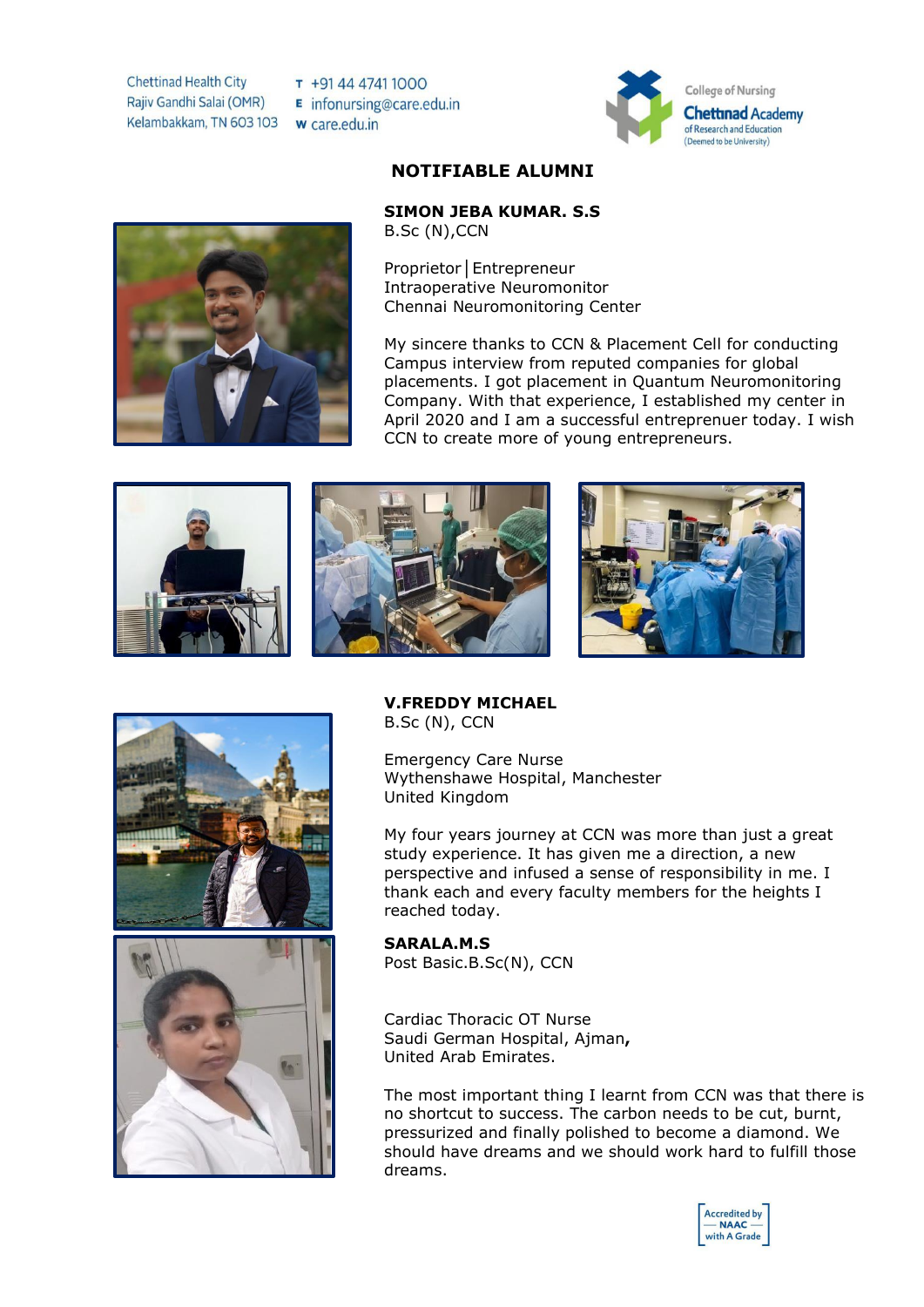**Chettinad Health City** Rajiv Gandhi Salai (OMR) Kelambakkam, TN 603 103 w care.edu.in

T +91 44 4741 1000  $\epsilon$  infonursing@care.edu.in





### **DICKSON PRIYAKUMAR.T.J**

M.Sc. (N), CCN

Senior Registered Nurse Hamad Heart Hospital Hamad Medical corporation Doha, Qatar.

Chettinad College of Nursing is instrumental throughout my journey in nursing profession. I am proud to be a Chettinadian.

**CYRIL CHERIAN**

B.Sc (N), CCN

Gediatric Nurse Vahrenwalder Seniorenresidenz Hanover, Germany

I had experiential learning, friendly environment and our faculty were the driven force for skill development. I am a confident nurse today behind me always CCN was there.



## **TONY DOMINIC D**

B.Sc (N), CCN

Registered Nurse Royal Surrey County Hospital Egerton Road, Guiford, UK

Our institution has helped me to realize my dreams and achieve my goals. I am highly indebted to the entire CCN family, for helping me achieve great heights in these four years. I am proud to be a student of Chettinad

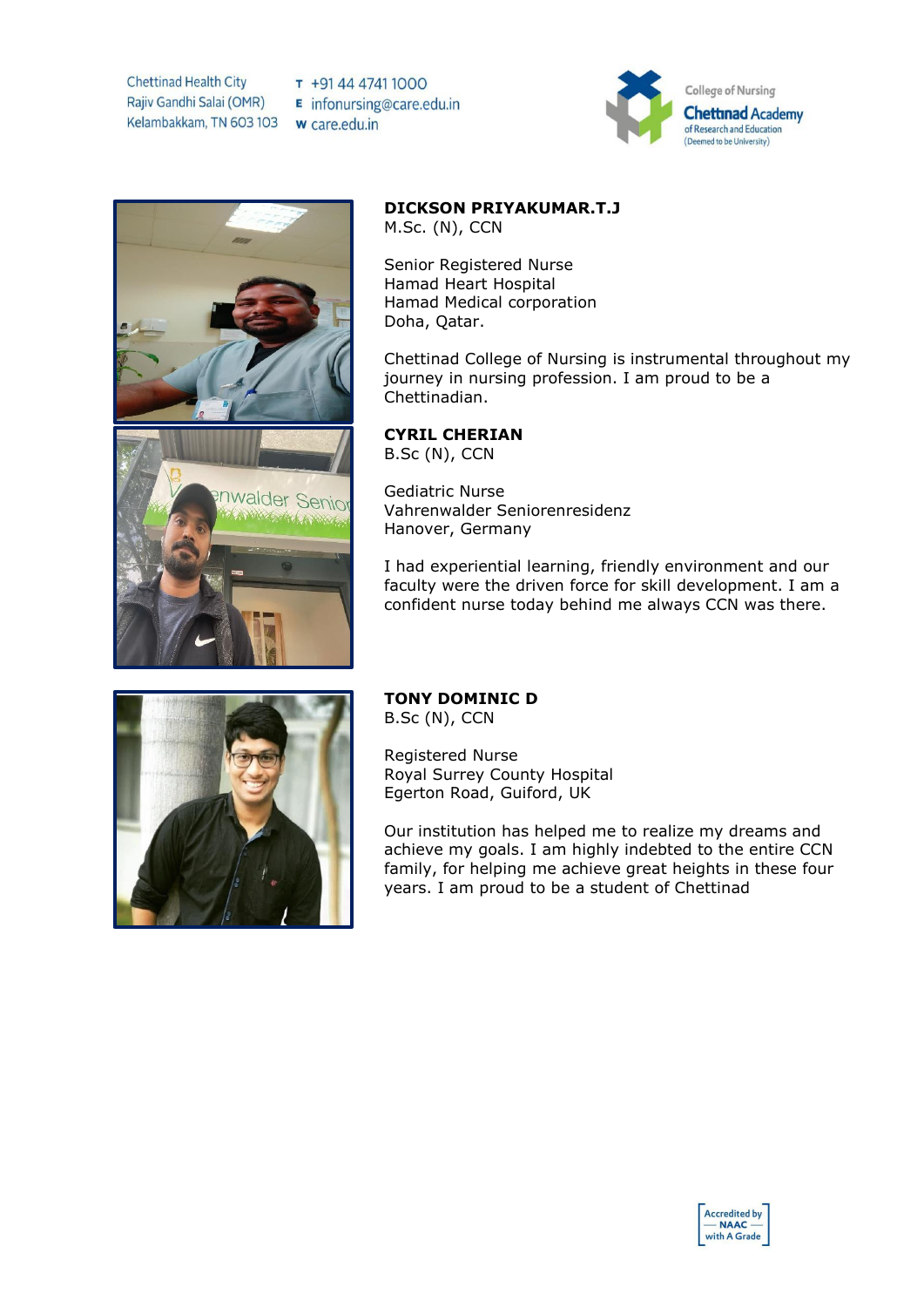T +91 44 4741 1000  $\epsilon$  infonursing@care.edu.in w care.edu.in





**ABISHEK B**

B.Sc (N), CCN

Emergency Nurse Gulf Asian Medical Center, Jubail City Kingdom of Saudi Arabia

Finding the right path to success at the right time is really very important and for that way I had selected CCN. The friendly environment, the systematic approach towards imparting education at CCN made me a competent individual.

## **KHOIRAM SARITA DEVI**

B.Sc (N), CCN

Wound Care Nurse Indraprastha Apollo Hospitals, New Delhi.

The staff and teachers are very passionate and show genuine desire to help students to achieve their goals. CCN aims at the overall development of the student so that he/she can excel in different fields.



**AJEETH.R** B.Sc (N), CCN

Operation Theatre Nurse Manipal Hospitals, Bangalore.

College plays a very important role in making the career of a person, for me that was Chettinad. I had a very positive experience in CCN, it had contributed a major part in my career building.

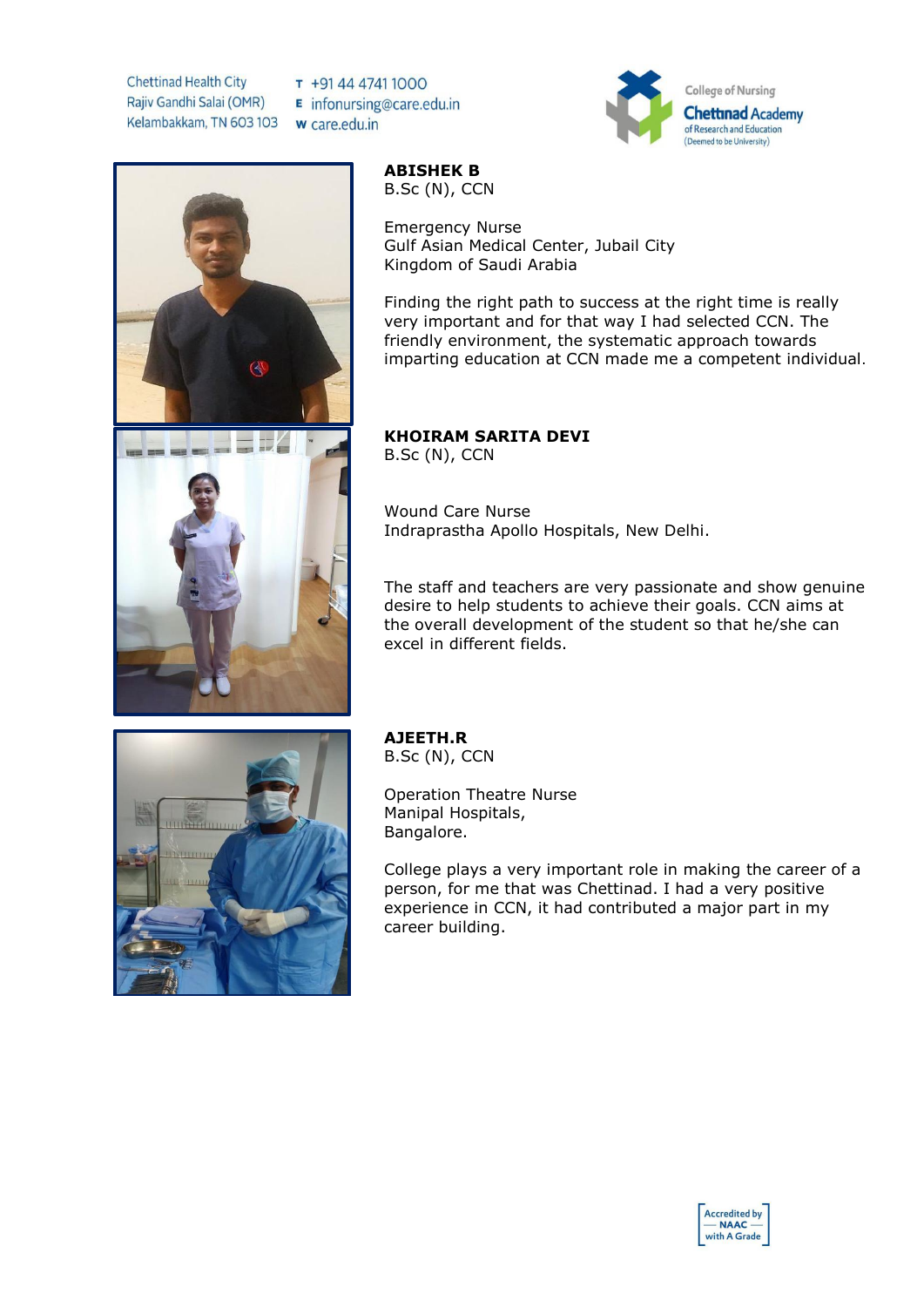T +91 44 4741 1000  $\epsilon$  infonursing@care.edu.in w care.edu.in





**SANJANA. N** B.Sc (N), CCN

Senior Neurotechnologist, Intraoperative Neuromonitor, Chennai Neuromonitoring Center.

I cherish learning in Chettinad. CCN has provided me a wonderful environment and opportunity to learn and grow myself academically as well as to secular a place in reputed institution.

# **SHALIN GRACE D B**

B.Sc (N), CCN

Nursing Officer, Railway Hospital, Chennai.

I am happy to share that I was appreciated for rendering dedicated, selfless and devoted services during COVID Pandemic. CCN anchored in my professional development.

**PARASURAMAN.P** B.Sc (N), CCN

Hotline Center Nursing Officer DPH Office, Teynampet Chennai.

I had the pleasure of completing my graduation from CCN under the guidance of highly efficient Professors and Management.

**ASHER.T** B.Sc (N), CCN

Surgical Intensive Care Nurse Chettinad Super Specialty Hospital Chennai

I really feel proud on saying that I have completed my graduation from CCN. The thing I admire the most is the support from everyone at every step. My teachers really helped me a lot in brightening my future.

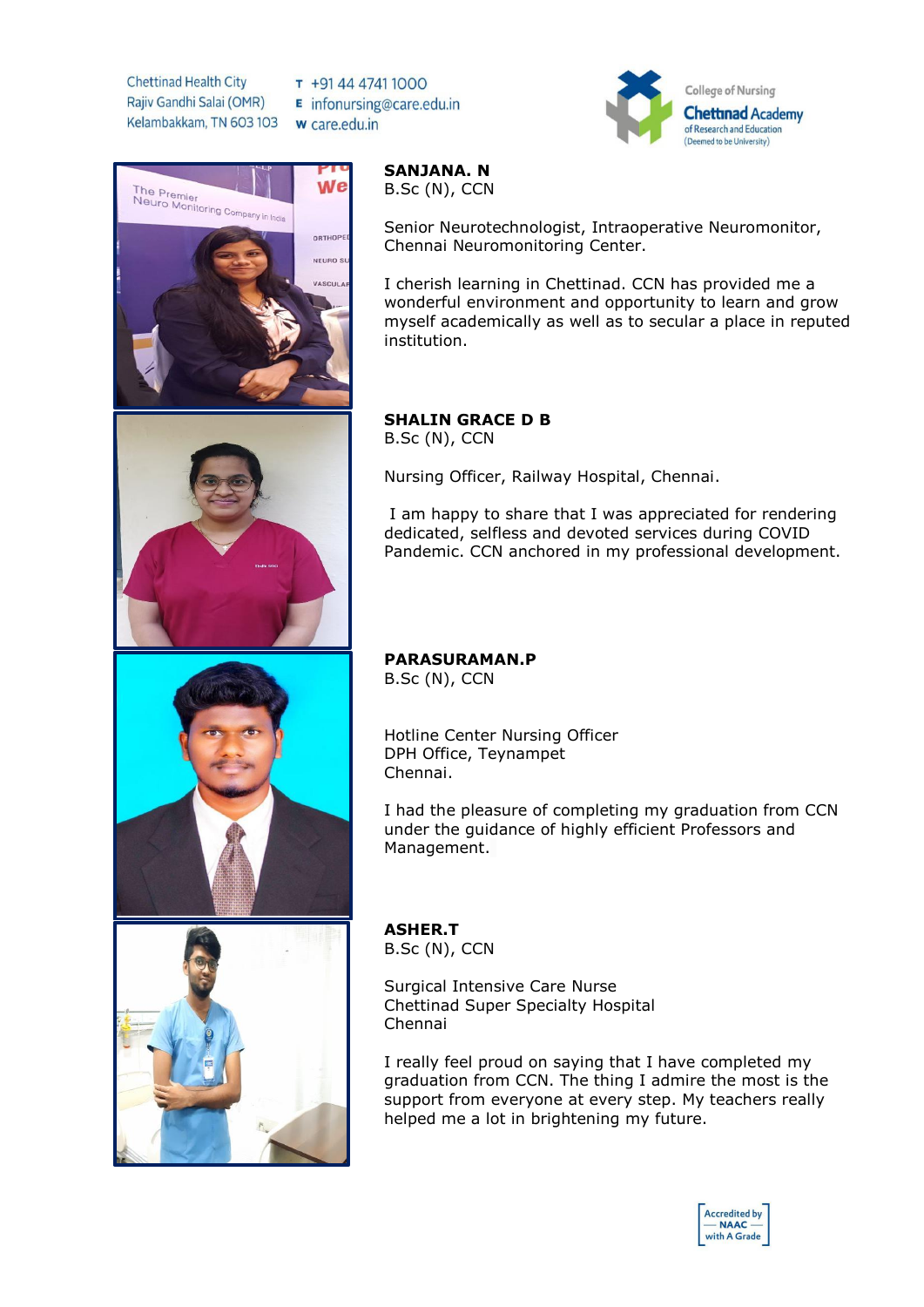T +91 44 4741 1000  $\epsilon$  infonursing@care.edu.in w care.edu.in





**ISHAL.K**

B.Sc (N), CCN

Cardiothoracic Nurse Department of Cardiac Sciences Apollo Hospitals, Chennai

The great college life I experienced here was profoundly aided by the excellent and friendly staff. The time I have spent in this college paving the way towards fruitful and enriching career.

**AAMINA.A** B.Sc (N), CCN

Intensive Care Unit Nurse MIOT International Hospital Chennai.

The college aims at enhancing our knowledge, skills and abilities. CCN is best in concerning learning, experience and gaining exposure to fields relevant to my discipline, all due to my faculty member. I thank our college and Training & Placement Department for their continuous efforts in getting me placed in top institution.

### **ROSY DEBNATH**

B.Sc (N), CCN

Liver Transplant Unit Nurse Gleneagles Global Hospital. Chennai.

It's been fortunate to be a part of the CCN, where I got the platform to enrich my skills and henceforth a bright light towards my life, with the support and endeavour of my faculty members all the way in my career journey.

**SARALA DEVI.J** Post Basic.B.Sc(N), CCN

Intensive Care Unit Nurse Apollo Hospitals, Chennai

The institution that nurtured us with care and faculty support was beyond limits with strong intention to mould us to perfections

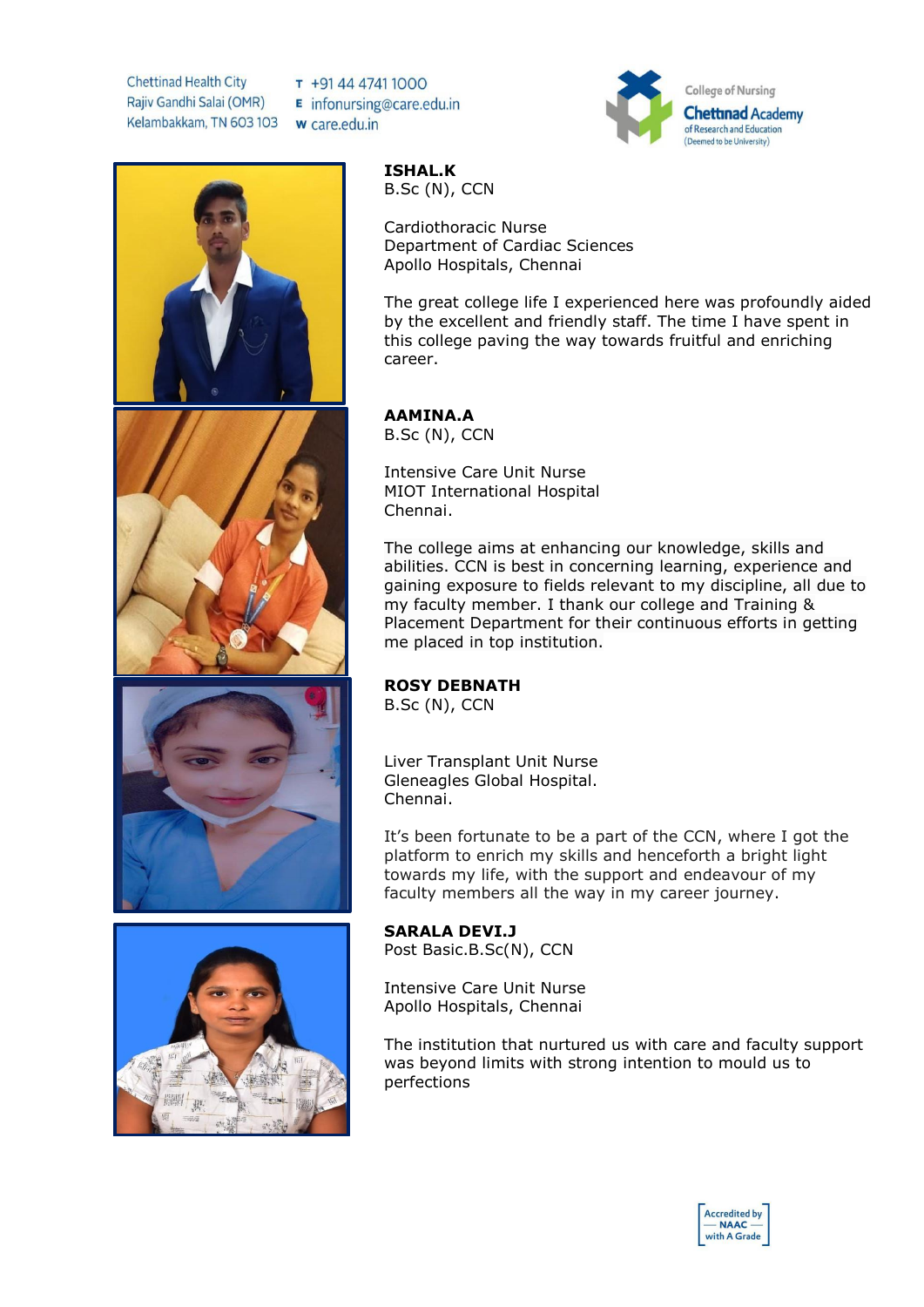T +91 44 4741 1000  $\epsilon$  infonursing@care.edu.in w care.edu.in





**SUBA.R**

Post Basic.B.Sc(N), CCN

Intensive Care Unit Nurse Fortis Malar Hospitals, Chennai

Chettinad College of Nursing's vision of shaping lives through quality education makes it stand tall apart from the other institutions. I must say CCN is one of the finest colleges in its cadre and I feel proud to be graduated from this college.

**DEVA P** B.Sc (N), CCN

Diabetes Nurse Chettinad Hospital and Research Institute Chettinad Health City, CARE

The ambience of the campus is very positive and the whole experience is very good and there is always support & motivation from the management to pursue our dreams.



Liver and Transplant Nurse Liver and Transplant Unit Apollo Hospitals, Chennai

Our college helped me to develop as a professional who can take up any challenge and prove myself and that it what I am doing in the present job of mine.



**K. KEERTHANA** B.Sc (N), CCN

Cardiac ICU Nurse Sri Narayani Hospitals, Vellore.

The knowledge and transformation we had with this college is the reason we find ourselves successful today.